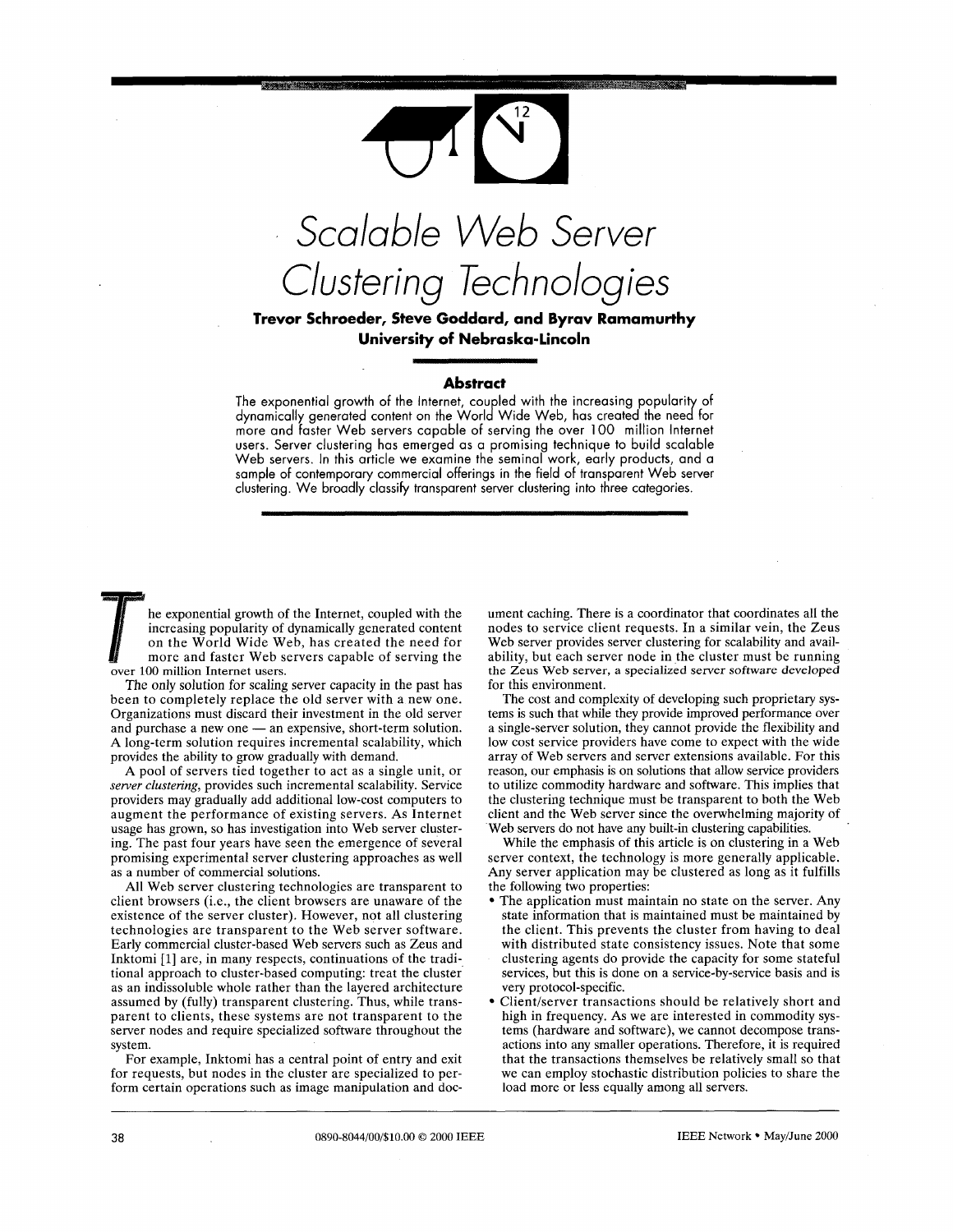# *Terminology*

The terminology used to describe server clustering mechanisms varies widely. Some refcr to it as *application-layer switching or layer 4-7 switching (e.g., Alteon Web Systems* product literature); others refer to it as *server load balancing*  [2]; still others refer to it as, simply, *clustering*. The term application-layer switching is inadequate **in** that it is not clear exactly how application-layer switching actually takcs place. The term server load balancing encompasscs a widc range of technologies (not neccssarily rclatcd to networks). Moreover, the solutions we consider provide load sharing rather than load balancing. That is, they attempt to ensure that the load is more evenly distributed, but do not attempt a completely even distribution. This arises duc to the fact that the load sharing is on the granularity of a single client request. Finally, the term clustering by itself is too general.

Instead of these terms, we use the terms *layer four switching with layer two packet forwarding* (L4/2), *layer four switching with layer three packet forwarding* (L4/3), *and layer seven* (L7) *switching with either layer two packet forwarding* (L7/2) *or layer three packet forwarding* (L7/3) clustering. These terms refer to the techniques by which the systems in the cluster are tied together. In an L4/2 cluster, the systems are identical above open systems integration (OSI) layer two (data link). That is, each system has a unique layer two (i.e., medium access control, MAC) address, but identical layer three (network) addresses, and identical services are provided. In an L4/3 cluster, each system has a unique network address but still offers addresses, and identical services are provided. In an L4/3 clus-<br>ter, each system has a unique network address but still offers<br>the same services. L7 clusters may — but do not have to employ L4/2 or L4/3 clustering *in addition* to potentially different offerings among the back-end servers. The clustering agent uses information contained in the client/server transaction to perform load sharing.

# *An Overview* of *Transparent Clustering*

In each of the network clustering technologies discussed in this article, one entity sits on the network and acts as a proxy for incoming connections, as shown in Fig. 1. We call this entity the *dispatcher.* The dispatcher is configured with a par-



■ Figure 1. *A high-level view of a basic server cluster showing the dispatcher arid* n *servers in the server pool.* 

| Vendor                   | <b>URL</b>                                          |  |
|--------------------------|-----------------------------------------------------|--|
| Alteon Web Systems       | http://www.alteonwebsystems.com                     |  |
|                          | ArrowPoint Communications http://www.arrowpoint.com |  |
| <b>Cabletron Systems</b> | http://www.ctron.com                                |  |
| <b>Cisco Systems</b>     | http://www.cisco.com                                |  |
| intel                    | http://www.intel.com/network                        |  |
| Zeus Technology          | http://www.zeus.co.uk                               |  |

Table 1. Vendors providing clustering devices.

ticular network address, called the *cluster address.* The servers appear as a single host to clients because of the dispatcher (client-side transparency). The dispatcher receives scrvice requests from clients and selects a server from the server pool to process the request. Depending on the clustering technology, the dispatcher appears as either a switch (processing incoming data only) or a network gateway (processing incoming and outgoing data) to the servers in the pool. In either case, we assume each server is executing standard Web server software designed for a standalone server (server-side transparency). Incoming client requests are distributed more or less evenly to the pool of servers. This is made possible by protocols such as HTTP which typically have small requests (thus allowing load sharing at the request level to achieve relatively even loading of the servers) and save no state information (thus allowing a client to utilize multiple servers to service a set of requests without having to manage consistency between the servers).

# *Performance Comparisons*

Server clustering is an area of technology that is expanding rapidly, with new commercial products appearing on the scene with regular frequency. It is our intent to present the seminal work in the field, early products, and a sampling of contemporary commercial offerings. Table 1 lists the vendors offering server clustering products discussed in this article. We report the performance of various clustering technologies, when possible, using the broad classification metrics of connections per second or throughput in bits per second. In some of the seminal research projects, performance numbers are either not available or outdated. We have not personally evaluated each product, let alone performed head-to-head comparisons of similar products. Rather, this article summarizes performance results reported by the product's developers, which (in most cases) have not been independently verified.

It should be noted that performance of clustering technologies can vary significantly depending on server configurations, client mix, test duration, content, and so on. Thus, performance metrics such as connections per second or throughput represent a broad classification of performance and provide only a relative measure of performance.

The rest of our presentation is organized as follows. We present clustering techniques which operate at **OS1** layer two (data link layer). We also present **OS1** layer three (network layer) approaches. We present solutions operating at **OS1**  layer seven (application layer), and then present our conclusions.

# *L4/2 Clustering*

Some of the earliest research in transparent clustering was based on **L4/2,** which provides excellent performance and a high degree of scalability *[3].* In **L4/2** clustering, the cluster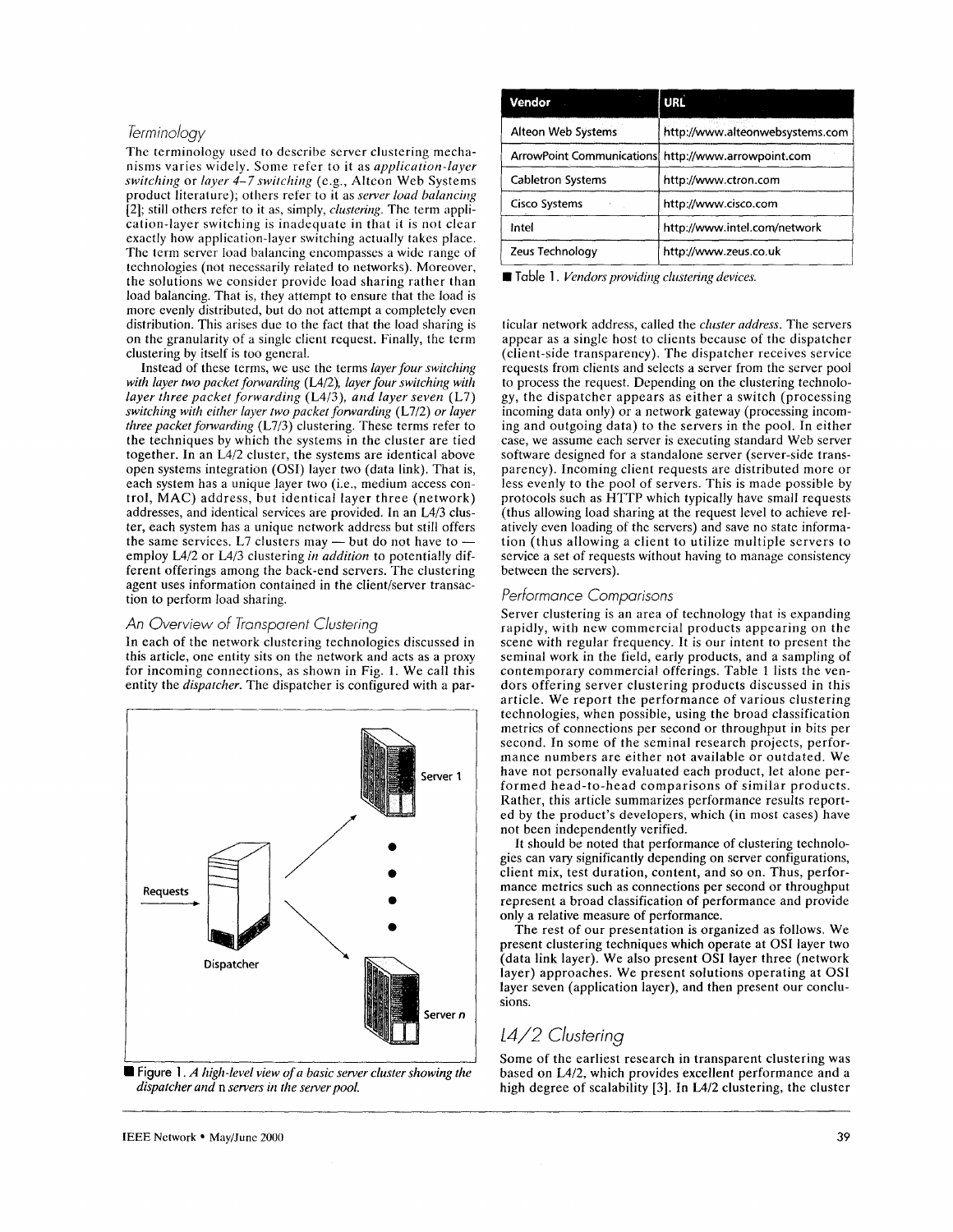

■ **Figure** 2. *A high-level view of traffic flow in an L4/2 cluster.* 

network-layer address is actually sharcd by the dispatcher and all of the servers in the pool through the use of primary and secondary Internet Protocol (IP) addresses. That is, while the primary address of the dispatcher is the same as the clustcr address, each server is configurcd with the cluster address as a secondary address. This may be done through the use of *interface aliasing* or by changing the address of the loopback device on the servers in the server pool. The nearest gateway is then configured such that all packcts arriving for the cluster address are addressed to the dispatcher at layer two. This is typically done with a static Address Rcsolution Protocol (ARP) cache entry.

If the packet reccived corresponds to a TCPIIP connection initiation, the dispatcher selects one of the servers in the server pool to service the request (Fig. 2). Server selection is based on some load sharing algorithm, which may be as simple as round-robin. The dispatcher then makes an entry in a connection map, noting the origin of the connection, the chosen server, and other information (e.g., time) that may be relevant. The layer two destination address is then rewritten to the hardware address of the chosen server, and the frame is placed back on the network.

If the incoming packct is not for connection initiation, the dispatcher examines its connection map to determine if it belongs to a currently established connection. If it does, it rewrites the layer two destination address to be the address of the server previously selccted and forwards thc packet as before. In the event that the packet does not correspond to an established connection but is not a connection initiation packet itself, it is dropped.

Note that these are general guidelines, and actual opcration may vary. For example, the dispatcher may simply establish a new entry in the map for all packets that do not map to established connections, regardless of whether or not they arc connection initiations.

The traffic flow in an L4/2 clustered cnvironment is illustrated in Fig. 3 and summarized as follows:

- A client sends an HTTP packct with A as the destination IP address.
- The immediate router sends the packet to the dispatcher at A.
- Based on the load sharing algorithm and the session table, the dispatchcr dccidcs that this packet should be handled

hy thc hack-cnd scrvcr, scrvcr 2, and scnds thc packct to server 2 by changing the MAC address of the packet to server 2's MAC address and forwarding it.

Server 2 accepts the packet and replies directly to the client. L4/2 clustering realizes a tremendous performance advan-

tagc ovcr L4/3 clustcring (to bc discusscd latcr) bccausc of thc downstream bias **of** Wcb transactions. Sincc thc nctwork address of the server to which the packet is delivered is identi*cal* to thc one thc clicnt uscd originally in thc rcqucst packct. thc scrvcr handling that connection may respond directly to thc client rather than through the dispatcher. Thus, the dispatcher processes only the incoming data stream, a small fraction of the entire transaction. Moreover, the dispatcher does not nced to rccompute expensive intcgrity codes (e.g., IP chccksums) in software since only layer two parametcrs are modified. Thus, the scalability of the server is primarily limited by network bandwidth and the dispatcher's sustainablc request rate, which is the only portion of the transaction actually processed by thc dispatchcr.

A restriction on L4/2 clustering is that the dispatcher must have a direct physical connection to all network segments which house servers (due to layer two frame addressing). This contrasts with **L4/3** clustering (as we show in the next section), where the server may be anywhere on any network with the sole constraint that all client-to-server and server-to-client traffic must pass through the dispatcher. In practicc, this restriction on L4/2 clustering has little appreciable impact since servers in a cluster are likely to be connected via a single high-speed LAN anyway.

Among research and commercial products implcmenting layer two clustering are ONE-IP developed at Bell Laboratories, IBM's eNetwork Dispatcher, LSMAC from the University of Nebraska-Lincoln, and ACEdirector from Alteon. We describe these in detail below.

# *ONE-IP*

One of the first implementations of layer two clustering was ONE-IP developed at Bell Laboratories (circa 1996) [4]. ONE-IP uses a modified NetBSD kernel to support two different dispatching methods. With the first method, when a packet is received by the dispatcher, the client's address is hashed to obtain a value indicating which server in the server pool will scrvicc the request. Thc second dispatching method broadcasts packets destined for the cluster on the LAN that connects the dispatcher with the pool of servers. Each server in the pool implements a filter on the clicnt address such that a server only responds to a fixed and disjoint portion of the address space. Neither of these algorithms is able to adapt to conditions when clients disproportionately load the server.

ONE-IP supports fault tolerance for both the dispatcher and the servers through the use of a watchdog daemon. When a server fails, the dispatcher does one of two things. If it is using the first dispatching method, it modifies the hash table **to** take into account the reduced server pool. If the dispatcher is using the second (broadcast-based) method, it informs the entire server pool of the failed server. Each server then changes its filter accordingly. In the event of a dispatcher failure, a backup dispatcher will notice the missing dispatcher heartbeat messages and take over. Since there is no state information, none needs be replicated or rebuilt, and the failover is simple and fast.

### *eNetwork Dispatcher*

A commercial product based on L4/2 clustering is IBM's eNetwork Dispatcher, unveiled in 1996. The cNetwork Dispatcher successfully powered the 1998 Olympic Games Web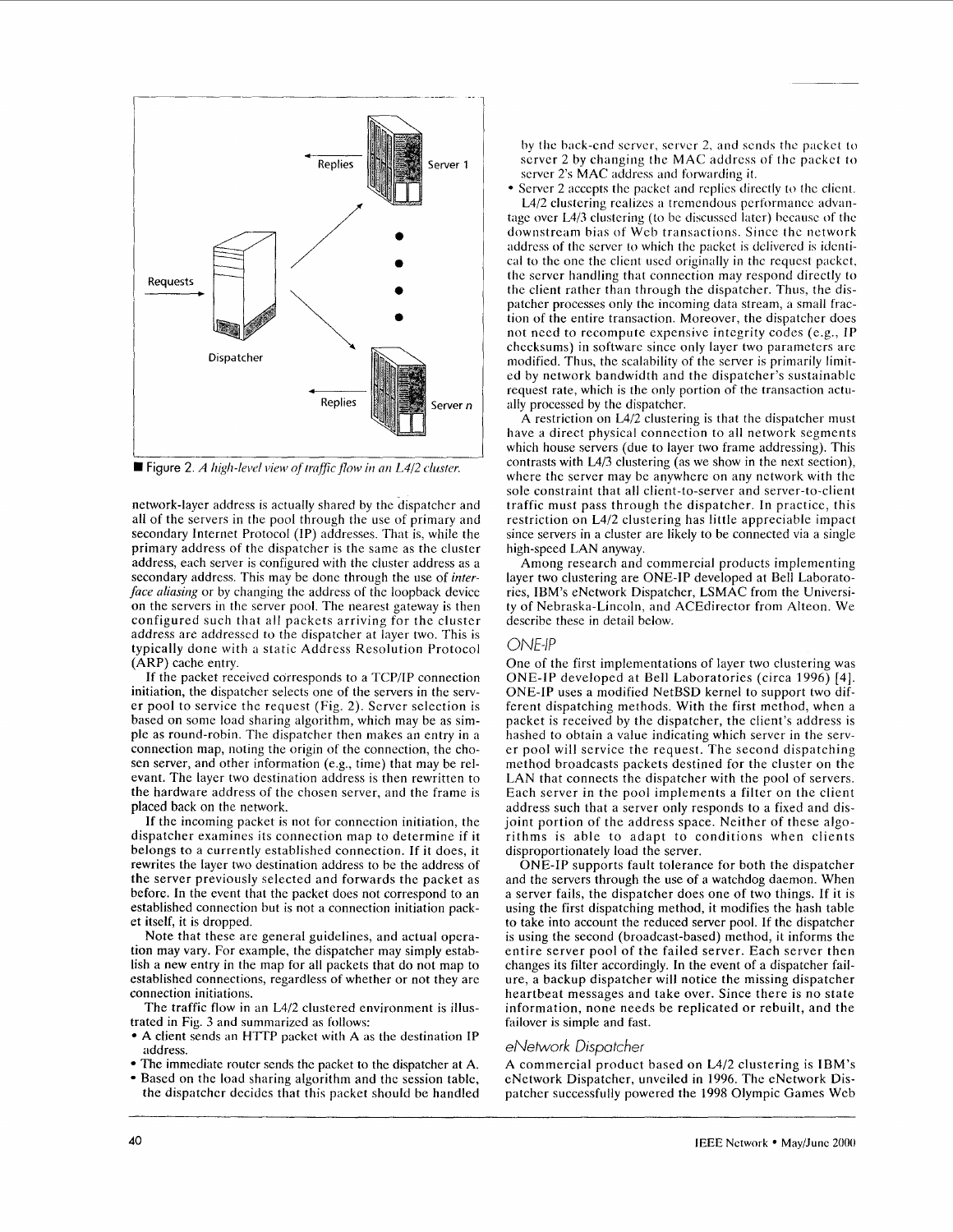site. It serviced up to 2000 requests/s in this rolc, although experimental results show it capable of serving up to 2200 requests/s [5]. The eNetwork Dispatcher runs on a single node of an IBM SP-2 parallel computer. It uscs a weighted round-robin algorithm to distribute connections to the servers in the server pool. Periodically, it recomputes the weights based on load metrics collected from the

servers.<br>The eNetwork Dispatcher supports fault detection and masking for both the dispatcher and the

servers in the pool. Server fault tolerance is achicved through IBM's High Availability Cluster Multi-Processing for AIX (HACMP) on an SP-2 server. Additionally, the dispatcher may have a hot spare that functions as a backup dispatcher. The primary dispatcher runs a cache consistency protocol with the backup. In the event that the backup no longer receives heartbeat messages from the primary, it takes over.

Through a mechanism IBM calls *client affinity,* the eNetwork Dispatcher is able to support services such as FTP and **SSL.** With client affinity, multiple connections from the same client within a given period are directed to the same server. This allows servers and clients to share state information such as SSL session keys during the timeout period.

#### *LSMAC*

LSMAC, from the University of Nebraska-Lincoln, implements L4/2 clustering as a portable user-space application running on commodity systems [6]. Utilizing **libpcap** [7] and **libnet** [SI, LSMAC achieves performance comparable to the eNetwork Dispatcher. Experimental results demonstrate that three server nodes plus LSMAC, all running on Pentium **II-**266s in a switched Fast Ethernet environment, achieve about 1800 connections/s  $[6]$ .



**Figure 4.** *A high-level view of truficflow in an L4/3 cluster.* 



■ Figure 3. Traffic flow in an L4/2 cluster.

Like other dispatchers, LSMAC provides fault detection and masking for the server pool. Periodically, the dispatcher sends ARP queries to determine which servers are currently active, thus allowing for automatic detection of dynamically added or removed systems. In addition, it watches for TCP reset messages corresponding to the service being clustered and removes the nonperforming system from the pool.

### *Alteon ACEdirector*

ACEdirector from Alteon is another L4/2 clustering product. ACEdirector is implemented as an Ethernet switch (both layers two and three) based on a 2.5 Gb/s switch fabric. However, it has the added ability to operate as an L4/2 cluster dispatcher. While Alteon was the first to offer in-switch clustering, others have followed suit (e.g., Arrow Point, Cabletron, and Intel, which also support L7 dispatching, discussed later).

ACEdirector provides round-robin and least-connections load sharing policies, and allows for some statcful services such as SSL. Moreover, it provides fault detection and masking for the server pool and hot-standby with another ACEdirector switch. According to Alteon's product literature, the ACEdirector is capable of 25,000 connections/s at full "wire speed." This high connection rate is due to their extensive use of specialized application-specific integrated circuits (ASICs) that do most of the session processing.

# 14/3 Clustering

L4/3 clustering technologies slightly predate L4/2 methods. **L4/3** cluster-based servers provide reasonable performance while simultaneously providing the flexibility service providers expect by leveraging commodity products. Unlike L4/2 clusters, each constituent server is configured with a unique IP address in L4/3 clusters. The IP address may be globally unique or merely locally unique.

An L4/3 dispatcher appears as a single host to a client. To the machines in the server pool, however, an L4/3 dispatcher appears **as** a gateway. When traffic is sent from the client to the clustered Web server, it is addressed to the cluster address. Utilizing normal network routing rules, this traffic is delivered to the cluster dispatcher.

If a packet received corresponds to a TCP/IP connection initiation, the dispatcher selects one of the servers in the server pool to service the request (Fig. 4). Similar to that in L4/2 clustering, server selection **is** based on some load sharing algorithm, which may be as simple as round-robin. The dispatcher also then makes an entry in a connection map, noting the origin of the connection, the chosen server, and other information (e.g., time) that may be relevant. However, unlike in the earlier approach, the destination **(IP)** address of the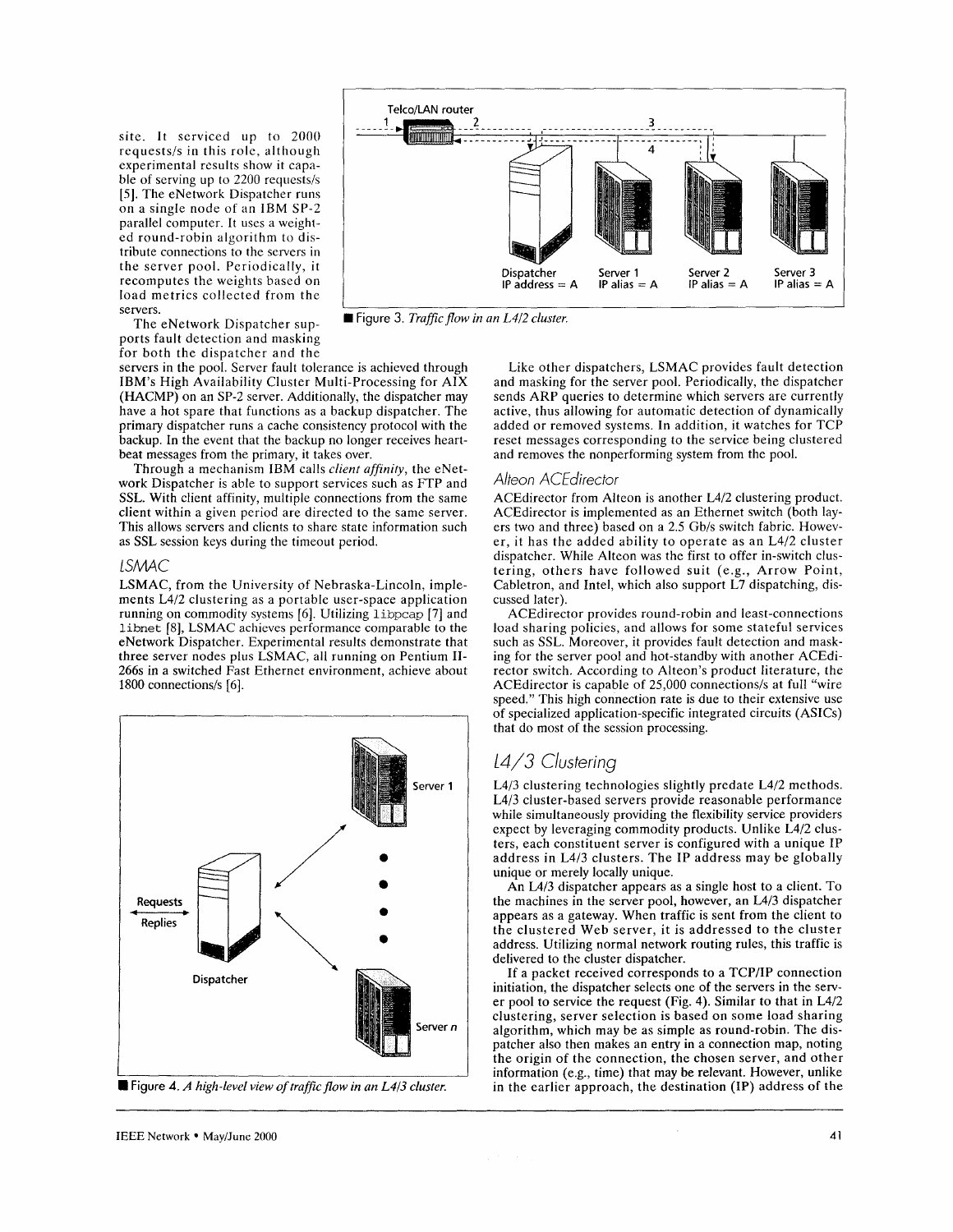packet is then rewritten as the address of the server selected to service this requcst. Morcovcr, any intcgrity codes affccted packet is then rewritten as the address of the server selected<br>to service this request. Moreover, any integrity codes affected<br>— such as packet checksums, cyclic redundancy checks - such as packet checksums, cyclic redundancy checks (CRCs), or error correction checks (ECCs) -- are recomputed. The modified packet is then sent to the server corresponding to the new destination address of the packet.

If incoming clicnt traffic is not a conncction initiation, the dispatcher cxamincs its conncction map to determine if it belongs to a currcntly establishcd connection. If it does, the dispatcher rewrites the destination address as the server previously selected, recomputes the checksums, and forwards as before. In the event that the packet does not correspond to an established connection but is not a connection initiation packet itself, the packet is dropped. Of course, as with  $L\frac{4}{2}$  dispatching, approaches may vary slightly.

Traffic sent from the servers in the server pool to clients must also travel through the dispatcher since the source address on the response packets is the address of the particular server that serviced the request, not the cluster address. The dispatcher rewrites the source address to the cluster address, recomputes the integrity codes, and forwards the packet to the client.

The traffic flow in an L4/3 clustered environment is illustrated in Fig. *5* and summarized as follows:

- A client sends an HTTP packet with A as the destination IP address.
- The immediate router sends the packet to the dispatcher on A, since the dispatcher machine is assigned the IP address A.
- Based on the load sharing algorithm and session table, the dispatcher decides that this packet should be handled by the back-end server, server 2. It then rewrites the destination IP address as B2, recalculates the IP and TCP checksums, and sends the packet to B2.
- Server 2 accepts the packet and replies to the client via the dispatcher, which the back-end server sees as a gateway.
- The dispatcher rewrites the source IP address of the replying packet as A, recalculates the IP and TCP checksums, and sends the packet to the client.

The basic L4/3 clustering approach is detailed in RFC 2391, "Load Sharing Using Network Address Translation (LSNAT)" **[9].** Magicrouter from Berkeley was an early implementation of this concept based on kernel modifications [lo]. Cisco's LocalDirector product is a proprietary commercial implementation, while LSNAT from the University of Nebraska-Lincoln provides an example of a nonkernel space implementation [6].

In hindsight (recall that LA/3 clustering predates L4/2 clustering), it is obvious that L4/2 clustering will always outperform L4/3 clustering due to thc ovcrhead imposed by L4/3 clustering (the nccessary integrity code recalculation couplcd with the fact that all traffic must flow through the dispatcher). Even if hardwarc support is provided for integrity code rccalculation (as with Gigabit Ethcrnet), an L4/3 dispatcher must process much more traffic than an L4/2 dispatcher. Thus, total data throughput of the dispatcher limits thc scalability of thc system morc than thc sustainable request rate.

We describe the above-mentioned implementations of L4/3 clustering in detail below.

#### *Magicrouter*

Magicrouter, developed at the University of California at Berkeley, provided an early implementation of LA/3 clustering [10]. Using a kernel modification called "fast packet interposing,'' Magicrouter provided load sharing and fault tolerance. Magicrouter offered three load sharing algorithms: roundrobin, random, and incremental load. As the names suggest, round-robin and random used round-robin and random connection dispatching policies. Incremental load used a per-server load estimate plus an additional adjustment based on the number of connections active at the server in question. During connection initiation, Magicrouter selects the least loaded server.

To provide fault detection, Magicrouter utilizes ARP as well as TCP reset detection. Periodically, ARP requests are sent out to map server IP addresses to MAC addresses. In the event that a server does not respond, it is declared dead. Additionally, if any server responds to a packet with a TCP reset message, it is declared dead. For fault tolerance on the part of the dispatcher, Magicrouter employs a primary/backup model. A primary Magicrouter replicates state information to one or more backup units over the network. In the event that a backup Magicrouter does not receive a heartbeat message from the primary for three time units, it declares itself the primary. Numerical order on Ethernet addresses is utilized to resolve conflicts in the event that two Magicrouters declare themselves as the primary unit.

#### *LocalDirector*

The LocalDirector product from Cisco Systems was an early commercial implementation of L4/3 clustering. According to Cisco documentation, LocalDirector provides over 45 Mb/s throughput and supports a combined total of 8000 cluster addresses and actual servers, LocalDirector provides the ability to support up to 1 million simultaneous connections, and offers the following load sharing policies:

established connections. Least Connections: This policy directs incoming connects to the server with the fewest currently

- Weighted Percentage: This policy is similar to the least connection policy but with the addition that weights may be assigned to each of the servers in the server pool. This allows the user to manually tune the dispatching policy to take into account varying server capacities.
- Fastest Response: This policy attempts to dispatch the connection to the server that responds to the connection request first.
- Round-Robin: This is a strictly round-robin policy.

An additional LocalDirector unit provides hot standby operation when the two are linked with a special

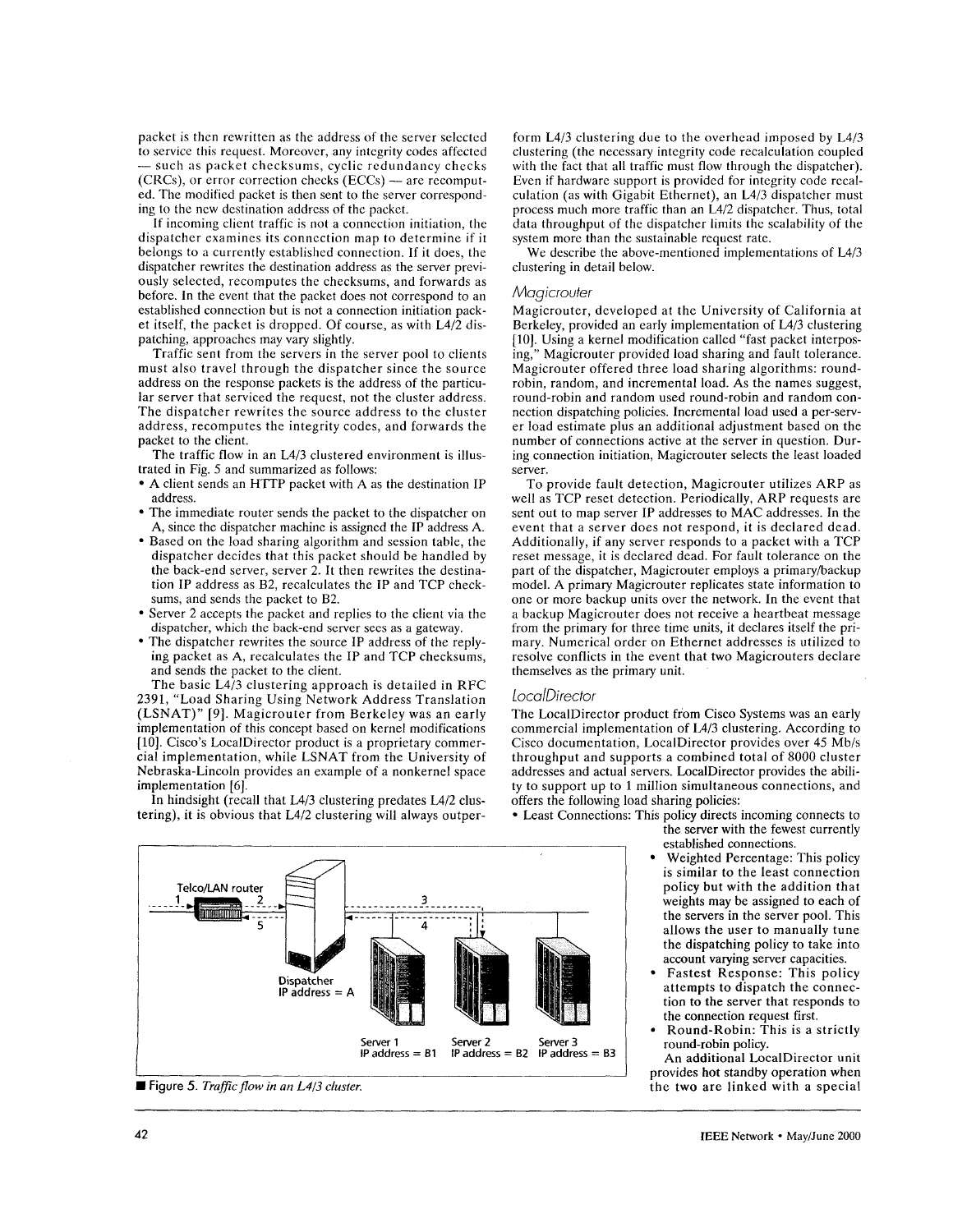failover cable. The second unit is a dedicated spare and may not be used for other tasks. LocalDirector also provides failure detection and reconfiguration with regard to the server pool. In the event that a server stops responding to requests, LocalDirector removes it from its list of active servers and marks it as being in a testing phase. It then periodically attempts to contact the server. As soon as it is capable of contacting the server, it is brought back into active duty.

Through the use of its *sticky* flag, LocalDirector can be made to support some stateful services, such as SSL [11] (IBM's client affinity). When the sticky flag is set, multiple When the sticky flag is set, multiple<br>connections from the same client  $\blacksquare$  **Figure 6.** An overview<br>within a given period -- five minutes within a given period  $-$  five minutes<br>by default  $-$  are directed to the same

server. This allows servers and clients to share state information, such as SSL session keys, during the timeout period.

#### lSNAT

LSNAT [6] from the University of Nebraska-Lincoln is a user-space implementation of the key points of RFC 2391, "Load Sharing Using Network Address Translation" [9]. LSNAT runs on standard hardware under the Linux operating system or any other modern UNIX system supporting **Libpcap (71** and POSIX threads. Operating entirely in user space, LSNAT achieves a throughput of 30 Mb/s [6]. While this is generally lower than LocalDirector, it may have more to do with poor packet capture performance on the test platform rather than the choice of a user-space or kernel-space implementation [12].

LSNAT also provides failure detection and reconfigures itself accordingly. In the event of dispatcher failure, unlike LocalDirector, LSNAT does not fail over to a dedicated hot spare. Rather, one of the servers in the server pool detects its failure and reconfigures itself as the dispatcher. It then uses a distributed state reconstruction mechanism to rebuild the map of existing connections. If one of the servers fails, LSNAT detects this and removes it from its list of active servers. Upon restarting, the server announces its presence and is placed back in the active server pool. This functionality is achieved with the aid of a small daemon.

# *17 Clustering*

While strictly L4/2 or L4/3 clustering may be considered solved problems, a great deal of research is currently ongoing in the area of L7 clustering. These approaches use information contained in OS1 layer seven (application layer), typically to augment  $L4/2$  or  $L4/3$  dispatching. This is also known as *content-based dispatching* since it operates based on the contents of the client request. We examine LARD from Rice University [13], a Web Accelerator from **IBM** T. **J.** Watson Research Center [14], and a commercial hardware product from ArrowPoint Communications.

# *lARD*

Researchers at Rice University have developed a Locality-Aware Request Distribution (LARD) dispatcher for a pool of Web servers. Since servers are selected based on the content of the protocol request, we classify LARD as an L7 dispatch-



er. LARD partitions a Web document tree into disjoint subtrees. Each server in the pool is then allocated one of these subtrees to serve. In this way, LARD provides content-based dispatching as requests are received. Figure 6 presents an overview of this processing. The first server is capable of handling requests of type  $\mathbb A$ ; the second can handle requests of types  $|B|$  and  $\odot$ . We see the dispatcher decomposing the stream of requests into a stream of requests for the first server and one for the second server, based on the content of the requests (i.e., type  $\mathbb{A}, \mathbb{B}$ , or  $\mathbb{C}$ ).

As requests arrive from clients for the clustered Web server, the LARD dispatcher accepts the connection as well as the request itself. The dispatcher then classifies the requested document and dispatches the request to the appropriate server. The dispatching **is** done with the aid of a modified kernel that supports a connection handoff protocol: after the connection has been established, the request known, and the server chosen, the LARD dispatcher informs the chosen back-end server of the status of the network connection, and the backend server takes over that connection (communicating directly with the client). In this way, LARD allows each server's file system cache to cache a separate part of the Web tree rather than having to cache the entire tree, as "ordinary" L4/2 and **L4/3** clustering require. Additionally, it is possible to have specialized server nodes. For example, dynamically generated content could be offloaded to special compute servers while other requests are dispatched to servers with less processing power. While LARD requires a noncommodity operating system on the servers (they must be able to support the TCP handoff protocol), it does allow service providers to choose from commodity Web servers.

In experiments, LARD has achieved 2200 connections/s with an aggregate throughput of **280** Mbls and a utilization of *60* percent on the dispatcher **[13].** This suggests that with enough servers in the pool, the dispatcher would be capable of handling nearly 4000 requestsls **on** a Pentium 11-300.

### *IBMj Web Accelerator*

**IBM's** Web Accelerator, developed at T. **J.** Watson Research Center, combines content-based dispatching, based on *layer seven and four switching with layer two packet forwarding*  (L7/2), with Web page caching **[14].** However, page caching comes at the cost of reduced parallelism in the cluster.

The Web Accelerator runs on the same node **as** the **IBM**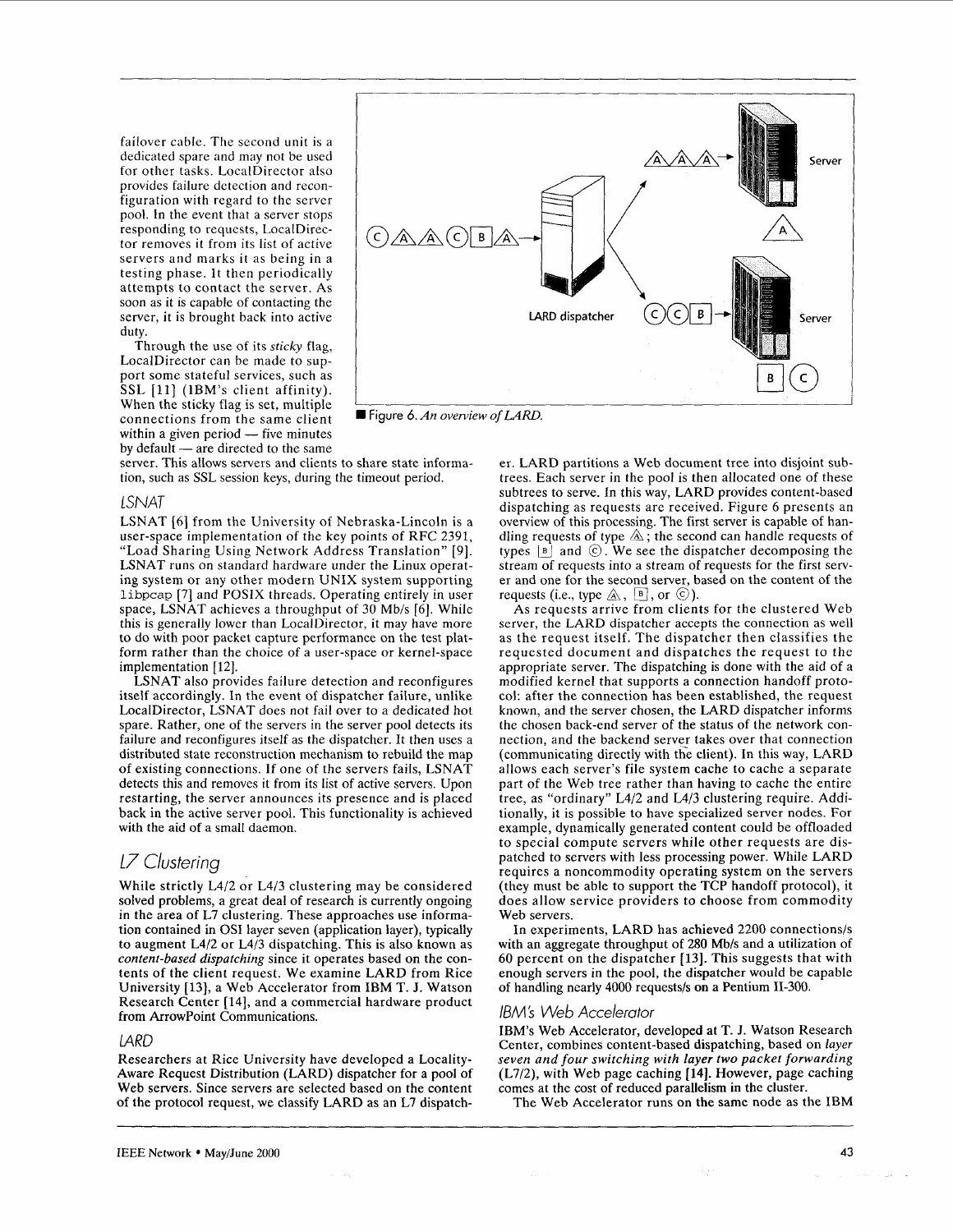

■ Figure *7. An overview of IBM's Web Accelerator.* 

eNetwork Dispatcher. When a client attempts to connect to the clustered Web server, the Accelerator accepts the connection and the client request. If possible, this request will be served out of an in-memory cache on the dispatcher. In the event that there is a cache miss, the dispatcher contacts a server node and performs the same request as the client. It then caches this response and issues the response back to the client.

The Accelerator can serve 5000 pages/s on a PowerPC 604-200, but this performance metric decreases rapidly as response size increases [14]. For example, with a 10-kbyte response, the Accelerator is capable of serving 3200 requests/s. With a 100-kbyte response, the requests per second handled drops to about 500. This is due to the fact that unlike LARD, all outgoing traffic is issued from the Accelerator. Thus, service providers cannot fully exploit the latent parallelism in the cluster since all responses must now travel through the dispatcher, as shown in Fig. 7. Note that the traffic flow through the system **looks** similar to L4/3 cluster-

ing, rather than L4/2 clustering (as ing, rather than L4/2 clustering (as<br>is the case for the IBM eNetwork Dispatcher executing without the Accelerator).

### *ArrowPoint*

Web Switches In one of the first hardware devices to incorporate content-based routing, Arrow-Point's Web switches employ a caching mechanism similar to IBM's Web Accelerator. Arrow-Point's Web switches also provide *sticky* connections in order to support some stateful services.

ArrowPoint's CS-800 specification sheet claims a maximum connection rate of 20,000 connections/s (HITP) with **3** maximum throughput **of** 20 Gb/s. Moreover, the CS-800 switch supports **a** hot standby unit and fault masking on the server nodes.

Cabletron, Intel, and others pro-

# *Conclusion*

Web server clustering has received much attention in recent years from both industry and acadcmia. In addition to traditional custom-built solutions to clustering, transparcnt server clustering technologies have emerged that allow the use of commodity systems in server rolcs. We broadly classified transparent server clustering into three categories: L4/2, L4/3, and L7. Table 2 summarizes these technologies as well as their advantages and disadvantagcs.

Each approach discussed has bottlenccks that limit scalability. For L4/2 dispatchers, system performance is constrained by the ability of the dispatchcr to set up, **look** up, and tear down entries. Thus, the most telling pcrformance metric is the sustainable request rate. L4/3 dispatchers are more immediately limited by their ability to rewrite and rccalculate the checksums for the massive numbers of packets they must process. Thus, in the absence of dedicated checksumming hardware, the most telling performance metric is the throughput of the dispatcher. Finally, L7 solutions are limited by the complexity of their content-based routing algorithm and the size of their cache (for those that support caching). However, by localizing the request space each server must service and caching the results, L7 dispatching should provide higher performance for a given number of back-end servers than L4/2 or L4/3 dispatching alone.

It seems clear that in thc future, L7 hardware solutions such as the ArrowPoint switches will continue to dominate software products in terms of performance. The question one must ask is, how much performance is needed from the Web server for a given application and network configuraone must ask is, how much performance is needed from the<br>Web server for a given application and network configura-<br>tion? As we have seen, even the L4/2 switch LSMAC  $-$  a software application running in user-space on COTS hardtion? As we have seen, even the L4/2 switch LSMAC  $-$  a software application running in user-space on COTS hardware and software  $-$  is capable of saturating an OC-3 (155) Mb/s) link. Apart from the Internet backbone itself, few sites have wide-area connectivity at or above this level. In boosting server performance to the levels supported by L7 hardware solutions (e.g., ArrowPoint switches), the bottleneck is no longer the ability of the server to generate data, but rather the ability of the network to get that data from the server to the client.

New research on scalable Web servers must take into account wide area network bandwidth as well as server perfor-

|                        | L4/2                                                                                                 | 14/3                                                                      | L7                                                                    |
|------------------------|------------------------------------------------------------------------------------------------------|---------------------------------------------------------------------------|-----------------------------------------------------------------------|
| Mechanism              | Link-layer address<br>translation                                                                    | Network address<br>translation                                            | Content-based<br>routing                                              |
|                        | Flows <b>Provident Providence</b> Incoming only                                                      | Incoming/outgoing                                                         | Varies                                                                |
| <b>Fault tolerance</b> | Yes                                                                                                  | Yes                                                                       | Yes                                                                   |
| <b>Restrictions</b>    | Physical interface on<br>every network with<br>server; incoming traffic<br>passes through dispatcher | Dispatcher lies between All incoming traffic<br>client and server and the | passes through dispatcher;<br>all outgoing as well, if<br>caching* ** |
| Performance            | Thousands of c/s:<br>hundreds of Mb/s                                                                | Hundreds of chips/s;<br>tens of Mb/s                                      | Tens of thousands of<br>chips/s; Gb/s                                 |
| <b>Bottleneck</b>      | Connection dispatching                                                                               | Integrity code<br>calculations                                            | <b>Connections dispatching,</b><br>dispatcher complexity              |
| Advantage              | Simple                                                                                               | Flexible                                                                  | Server specialization,<br>caching                                     |